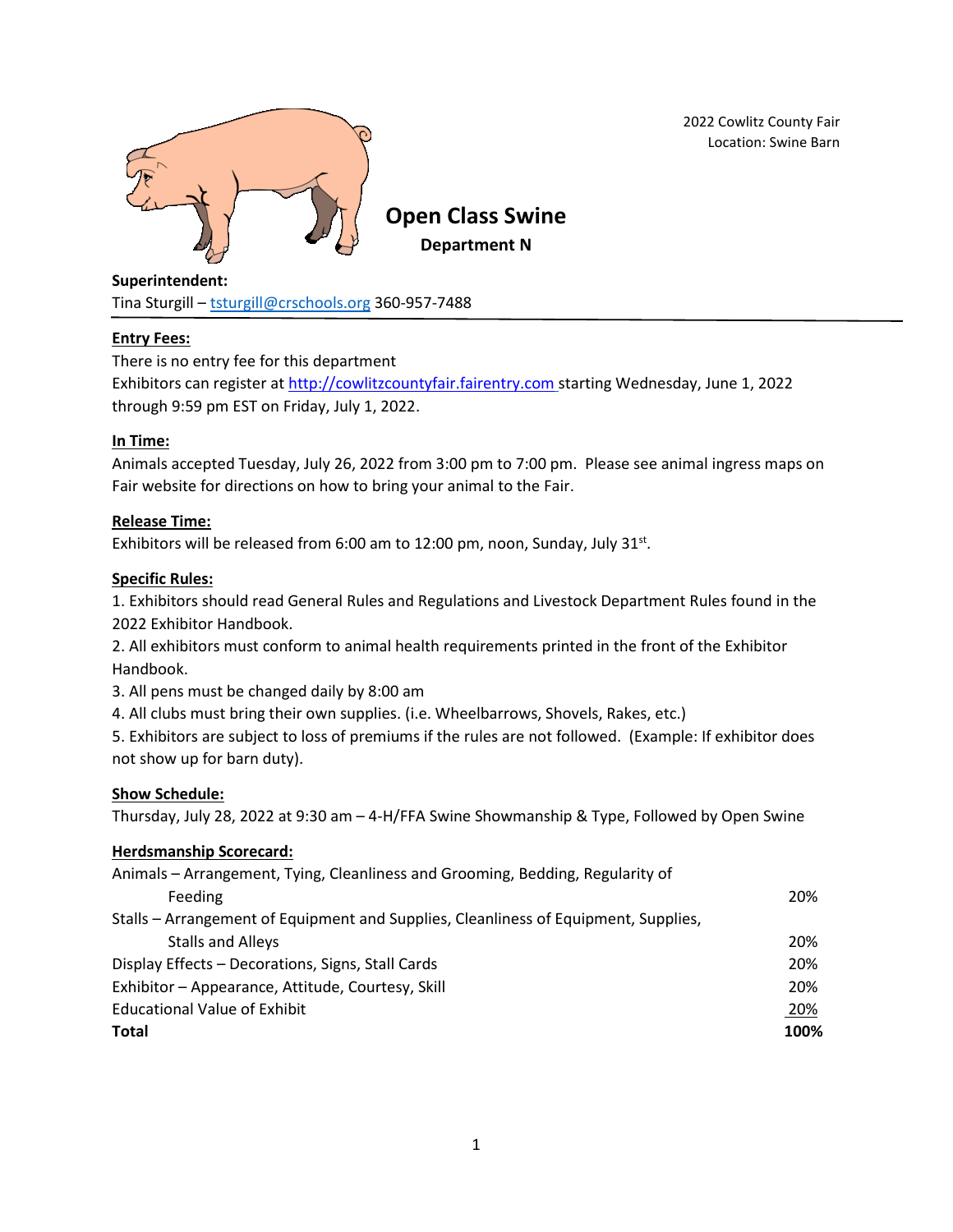# **Premiums:**

 $1^{st} = $12.00$  2  $2<sup>nd</sup> = S9.00$  $3^{rd} = $7.00$ Herdsmanship:  $1<sup>st</sup> = $12.00$  2  $^{nd}$  = \$10.00 3<sup>rd</sup> = \$8.00

#### **Special Awards:**

Herdsmanship – Ribbon Sow & Litter - Ribbon Best of Show (selected from all Grand and Reserve Champions) – Rosette Grand Champion (one per class) - Rosette Reserve Champion (one per class) - Rosette Champion (one per class) - Rosette Senior Spring Gilt – Rosette Junior Spring Gilt – Rosette Senior Gilt – Rosette Bred and Owned – Rosette Superintendent's Award - Rosette

Herdsmanship Awards – 1<sup>st</sup>, 2<sup>nd</sup>, 3<sup>rd</sup> Place - Ribbon *Herdsmanship Awards will be given at the discretion of the Judges* 

#### **Division A: BREEDING ANIMAL**

#### **Classes:**

1. Hampshire – *Use the Lots Immediately Following*

#### **Lots:**

1. Junior Spring Gilt – Farrowed after March 14, of current year

2. Senior Spring Gilt – Farrowed after January 1 of current year and before March 14, of current year

3. Senior Gilt – Farrowed after August 1 of previous year and before January 1, of current year 4. Sow – Farrowed before August 1 of previous year and farrowing after January 1 of current

# year and before June 1 of current year

2. Yorkshire – *Use the Lots Immediately Following*

# **Lots:**

1. Junior Spring Gilt – Farrowed after March 14, of current year

2. Senior Spring Gilt – Farrowed after January 1 of current year and before March 14, of current year

3. Senior Gilt – Farrowed after August 1 of previous year and before January 1, of current year

4. Sow Farrowed before August 1 of previous year and farrowing after January 1 of current year and before June 1 of current year

# 3. Duroc – *Use the Lots Immediately Following*

# **Lots:**

1. Junior Spring Gilt – Farrowed after March 14, of current year

2. Senior Spring Gilt – Farrowed after January 1 of current year and before March 14, of current year

3. Senior Gilt – Farrowed after August 1 of previous year and before January 1, of current year

4. Sow – Farrowed before August 1 of previous year and farrowing after January 1 of current